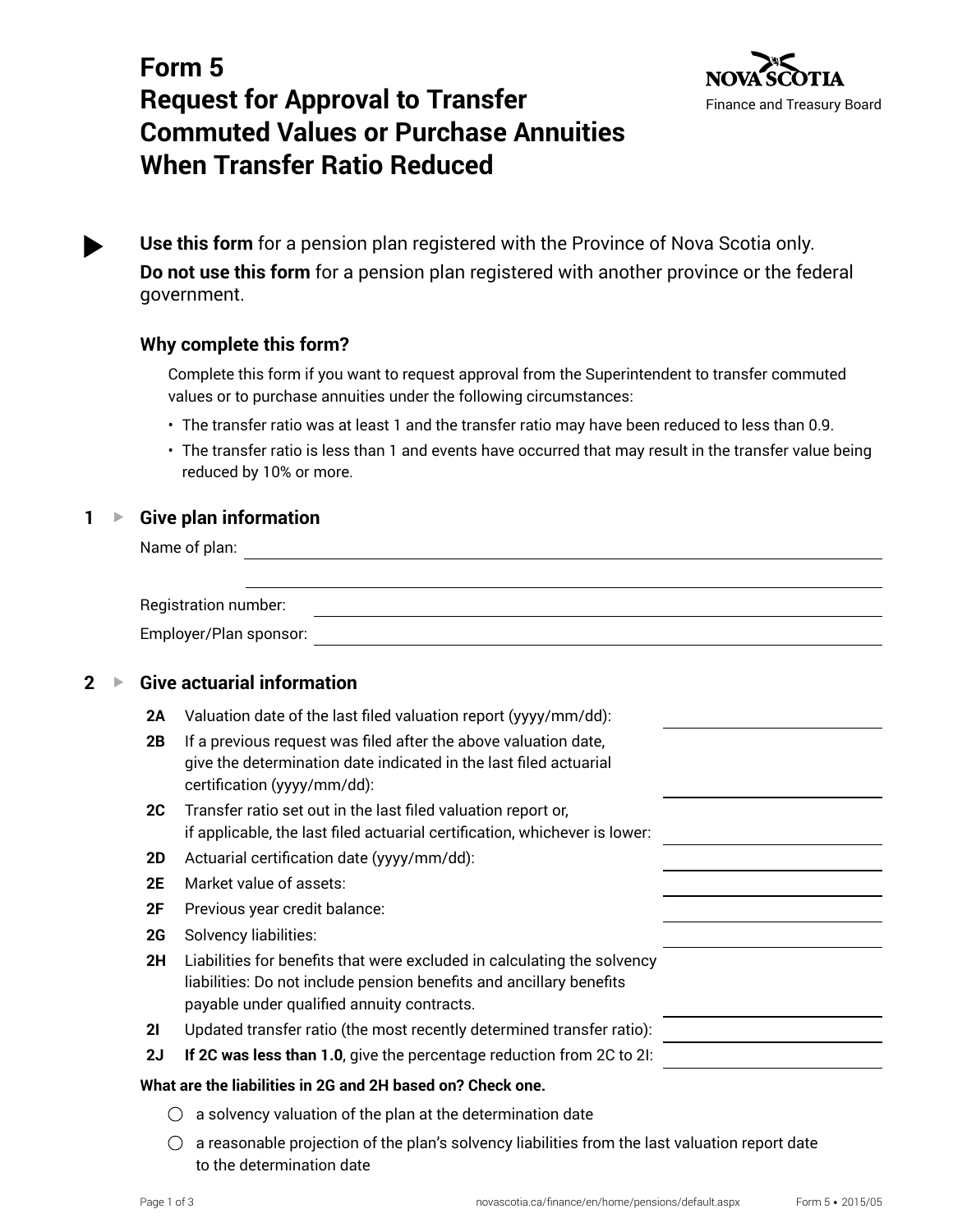# **3 ▶ Sign the Actuarial Certification**

**I certify** that the information contained in this actuarial certification has been determined in accordance with accepted actuarial practice.

|                                                                 |                                            | Signature:<br>Date (yyyy/mm/dd):                                                                                                                                                                                                                                                                                                                                                         |  |  |
|-----------------------------------------------------------------|--------------------------------------------|------------------------------------------------------------------------------------------------------------------------------------------------------------------------------------------------------------------------------------------------------------------------------------------------------------------------------------------------------------------------------------------|--|--|
|                                                                 |                                            | <b>Give actuary's contact information</b>                                                                                                                                                                                                                                                                                                                                                |  |  |
|                                                                 |                                            | First name:<br>Last name:<br><u> 1980 - Johann Barbara, martin e</u>                                                                                                                                                                                                                                                                                                                     |  |  |
|                                                                 |                                            | Position or title:                                                                                                                                                                                                                                                                                                                                                                       |  |  |
|                                                                 |                                            | Company name:<br><u> 1980 - Johann Stoff, amerikansk politiker (d. 1980)</u>                                                                                                                                                                                                                                                                                                             |  |  |
|                                                                 |                                            | Address:<br><u> 1989 - Johann Stoff, deutscher Stoffen und der Stoffen und der Stoffen und der Stoffen und der Stoffen und de</u>                                                                                                                                                                                                                                                        |  |  |
|                                                                 |                                            |                                                                                                                                                                                                                                                                                                                                                                                          |  |  |
|                                                                 |                                            | Fax number:<br>Phone number: <u>_______________________________</u>                                                                                                                                                                                                                                                                                                                      |  |  |
| 5                                                               |                                            | Select approval requested of the Superintendent                                                                                                                                                                                                                                                                                                                                          |  |  |
|                                                                 | 5A Pension Benefits Act: Check one.        |                                                                                                                                                                                                                                                                                                                                                                                          |  |  |
|                                                                 |                                            | section 61: approval to transfer commuted values                                                                                                                                                                                                                                                                                                                                         |  |  |
|                                                                 | section 62: approval to purchase annuities |                                                                                                                                                                                                                                                                                                                                                                                          |  |  |
|                                                                 |                                            | section 61 and 62: approval to transfer commuted values and to purchase annuities                                                                                                                                                                                                                                                                                                        |  |  |
| 5B Regulations: Check one.                                      |                                            |                                                                                                                                                                                                                                                                                                                                                                                          |  |  |
|                                                                 |                                            | regulation 137(2)(a): the last transfer ratio was equal to or greater than 1.0 and<br>has since declined to a value less than 0.9                                                                                                                                                                                                                                                        |  |  |
|                                                                 |                                            | regulation 137(2)(b): the last transfer ratio was below 1.0 but has since declined<br>( )<br>by 10 per cent or more of that ratio                                                                                                                                                                                                                                                        |  |  |
| Select proposal for payment of commuted values: Check one.<br>6 |                                            |                                                                                                                                                                                                                                                                                                                                                                                          |  |  |
|                                                                 |                                            | regulations 136 and 138: transfer a portion of the commuted value on the basis of the most recently<br>determined transfer ratio with the transfer of the residual amount plus interest within 5 years of the<br>initial transfer                                                                                                                                                        |  |  |
|                                                                 |                                            | regulation 137(3)(a): transfer the full commuted value after an amount equal to the transfer deficiency<br>$\left(\right)$<br>based on the most recently determined transfer ratio has been remitted to the pension fund                                                                                                                                                                 |  |  |
|                                                                 |                                            | regulation 137(3)(b): transfer the full commuted value if the aggregate of transfer deficiencies for all<br>$\bigcirc$<br>transfers, based on the applicable most recently determined transfer ratio, made since the valuation<br>date of the most recently filed valuation report does not exceed 5 per cent of the market value of the<br>assets of the plan at the determination date |  |  |
|                                                                 |                                            |                                                                                                                                                                                                                                                                                                                                                                                          |  |  |

 $\bigcirc$  other: attach a detailed description of the administrator's proposal